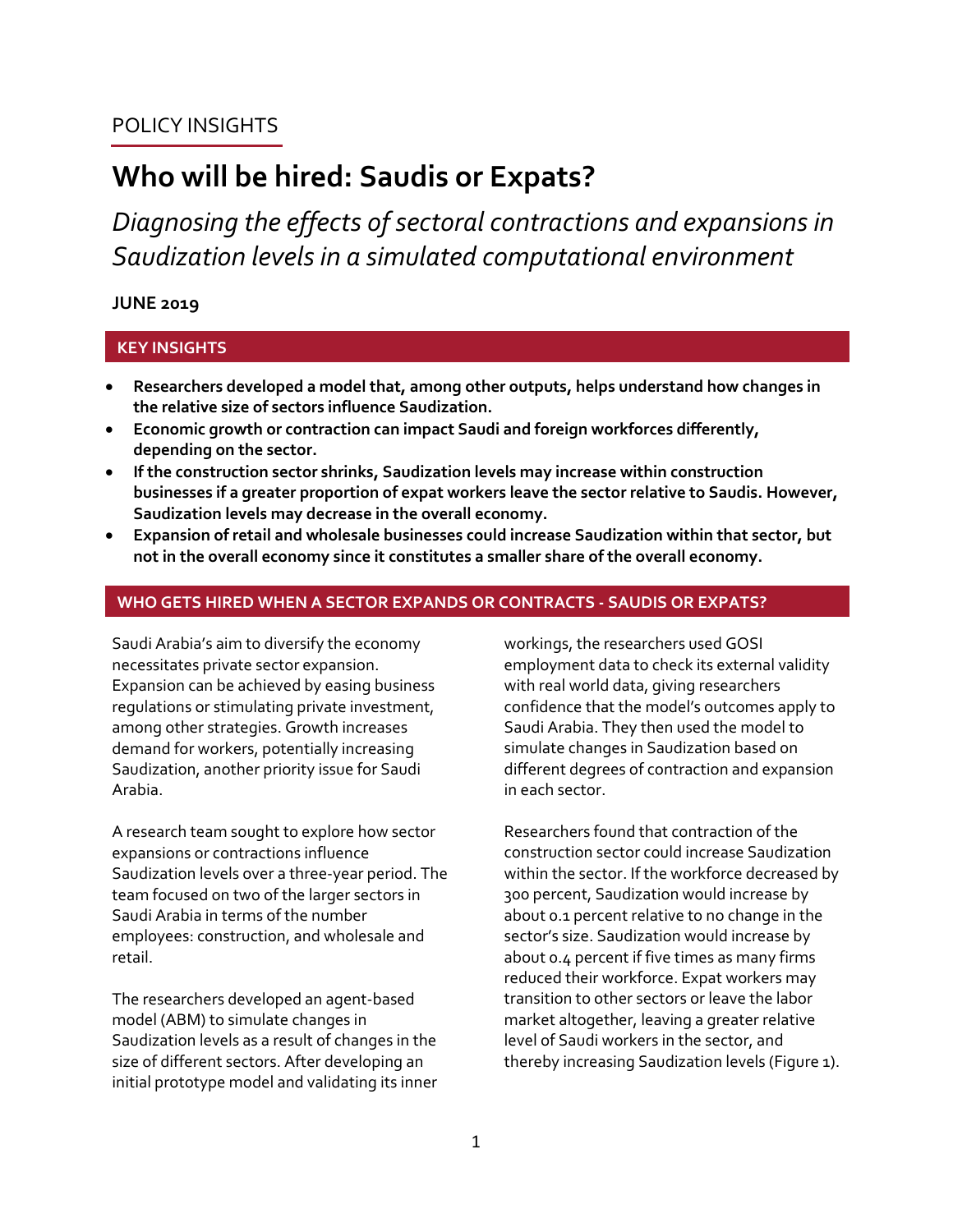

**Figure 1 | Effects of Contraction of the Construction Sector on the Sector's Saudization**

However, because the construction sector is such a large segment of the Saudi economy, overall Saudization of the Saudi economy

would slightly decrease relative to no change in the size of the sector (Figure 2).



**Figure 2 | Effects of Contraction of the Construction Sector on Overall Saudization of the Economy**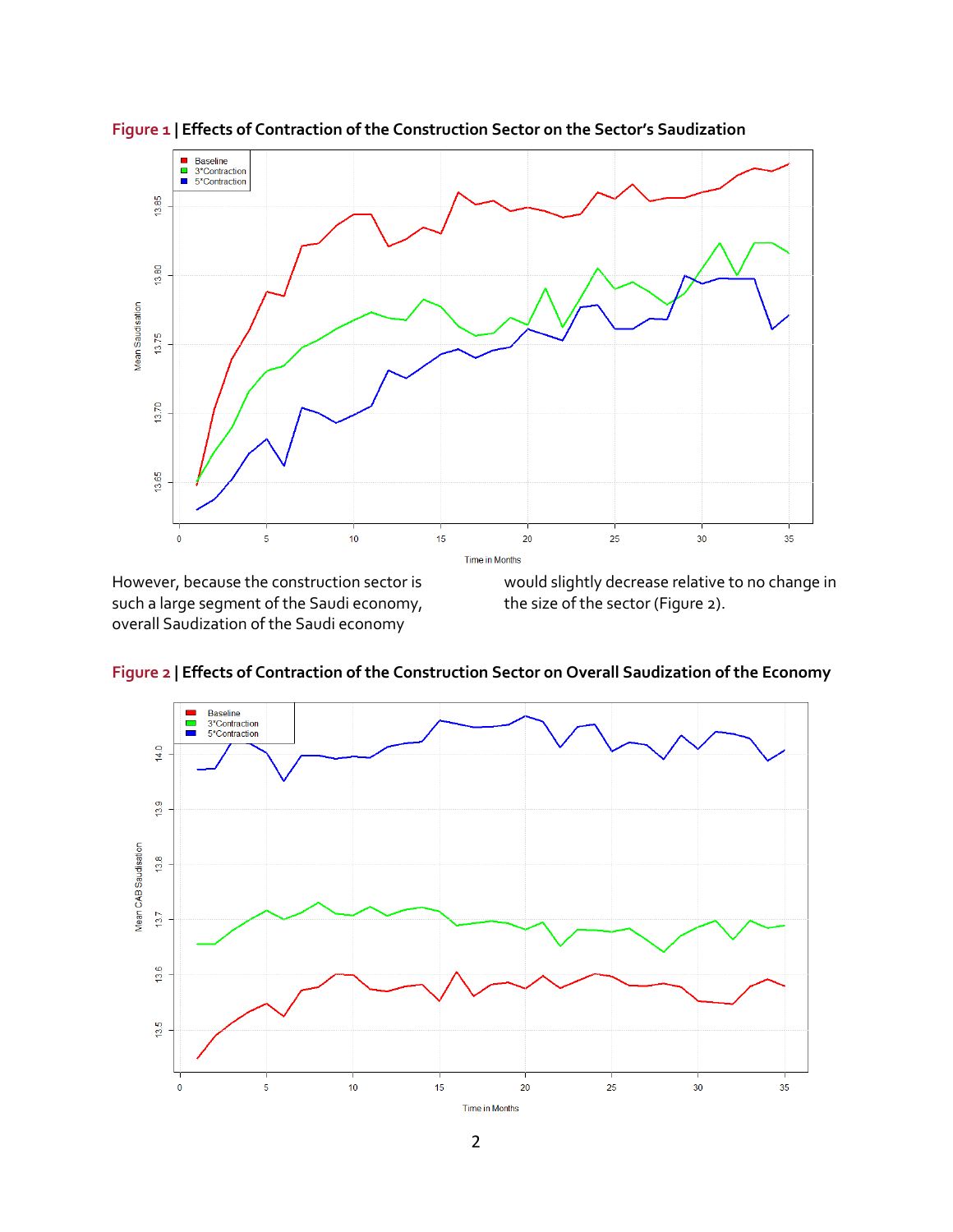In addition, the model predicts that an expansion in the wholesale and retail trade sector could also increase Saudization levels in that sector, with more Saudi workers entering relative to expat workers. However, there would likely be a limit on how much Saudization would increase. A sector expansion of 300 percent had

the same increase in Saudization of 1 percent as an expansion of 5oo percent. Expansion in this sector did not have a significant effect on Saudization levels in the overall economy, likely because the sector constitutes a smaller segment of the overall economy.





### **How can policymakers use this information?**

The ABM model can be used to generate hypotheses of what effect different labor market policies, and resulting sectoral expansions or contractions, might have on Saudization levels. Policymakers should carefully consider the spillover effects that

changes in one sector can have in other sectors, as well as their long-term impacts. Policies aimed at growth may have a ceiling in terms of impact or on the time horizon in which they can promote desired policy change.